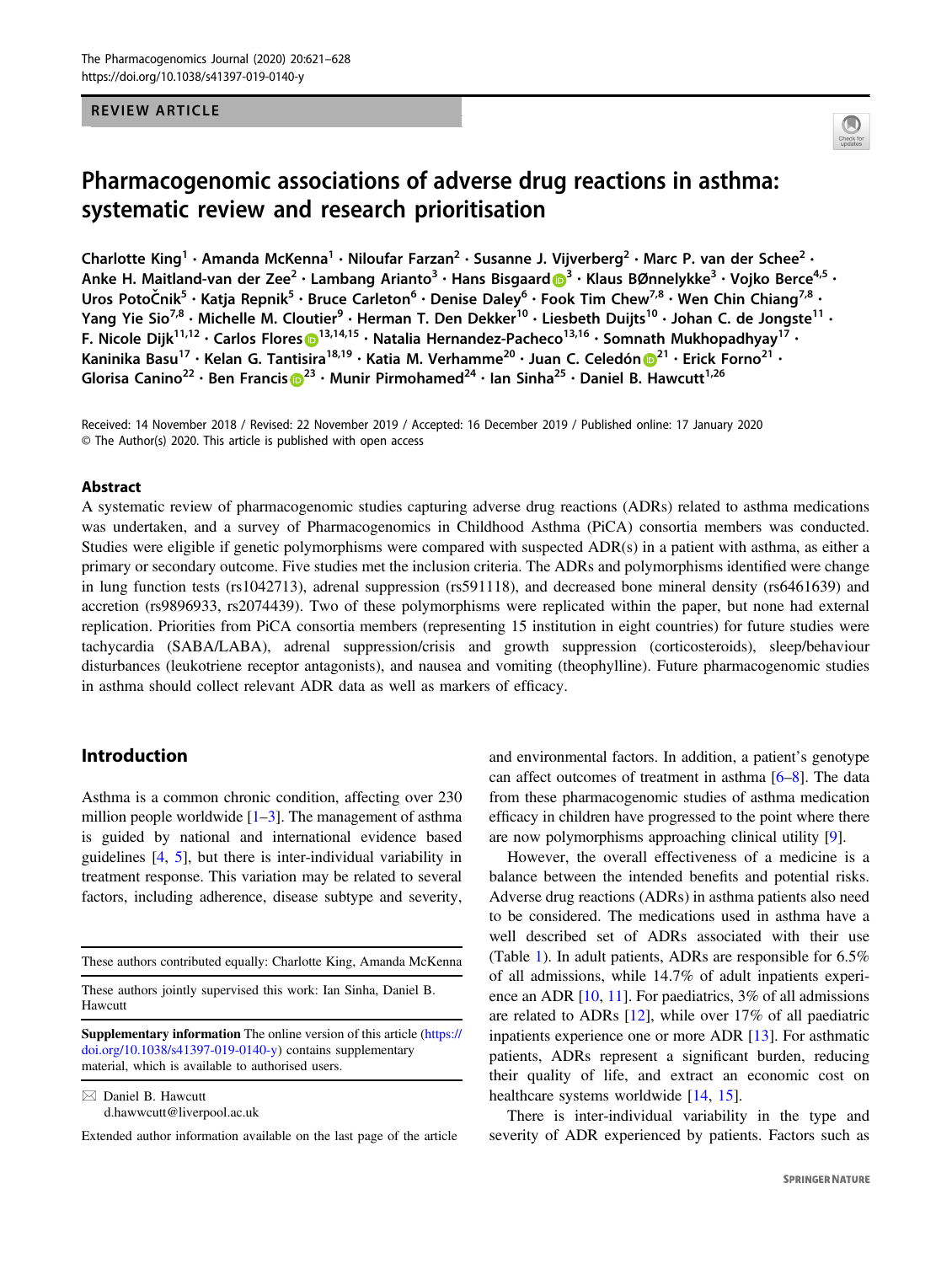| Short acting B2 agonist     | Long acting B2 agonist      | Corticosteroids                | Leukotrienes         | Theophylline        |
|-----------------------------|-----------------------------|--------------------------------|----------------------|---------------------|
| Arrhythmias                 | Arrhythmias                 | Adrenal crisis                 | Abdominal pain       | Arrhythmias         |
| Fine tremor                 | Arthralgia                  | Adrenal suppression            | Abnormal dreams      | CNS stimulation     |
| Headache                    | Fine tremor                 | Aggression/behavioural changes | Aggressive behaviour | Convulsions         |
| Hyperglycaemia              | Headache                    | Candidiasis                    | Agitation/anxiety    | Diarrhoea           |
| Hypersensitivity reactions  | Hyperglycaemia              | Cushing's syndrome             | <b>Dizziness</b>     | Gastric irritation  |
| Hypokalaemia                | Hypersensitivity reactions  | Hyperglycaemia                 | Hallucinations       | Headache            |
| Lactic acidosis             | Hypokalaemia                | Hypertension                   | Headache             | Hypokalaemia        |
| Muscle cramps               | Muscle cramps               | Reduced growth velocity        | Hyperkinesia         | Hypotension         |
| Nausea                      | Nausea                      | Reduced mineral bone density   | Sleep disturbances   | Nausea and vomiting |
| Rash                        | Rash                        |                                | Thirst               | Tachycardia         |
| Sleep/behaviour disturbance | Sleep/behaviour disturbance |                                |                      |                     |
| Tachycardia                 | Tachycardia                 |                                |                      |                     |

<span id="page-1-0"></span>Table 1 List of adverse drug reactions for asthma drug classes (adapted from BNFC [[24](#page-6-0)]).

adherence, and disease subtype influence this, but genomic factors are also important [[16\]](#page-6-0), with several genetic polymorphisms having been associated with severe ADRs [\[17](#page-6-0), [18](#page-6-0)]. Regulatory information to guide prescribers has been updated to reflect these findings [[19\]](#page-6-0).

While the effect size in pharmacogenomic studies is often larger than that seen in genetic epidemiology studies [[20](#page-6-0)], large cohorts are still required, and replication of findings is essential if findings are to be adopted into clinical practice [\[21](#page-6-0)]. International consortia, utilising the data from multiple groups, have been developed to facilitate this process [[22](#page-6-0)]. Within asthma, the pharmacogenomics in childhood asthma (PiCA) consortia is well established, containing multiple cohorts from studies around the world [[23\]](#page-6-0).

Our aim was to undertake a systematic review of pharmacogenomic studies of ADRs related to asthma medications across the entire population. In addition, in collaboration with the PiCA consortia, a survey of research active groups in this area was undertaken to establish the current prioritisation of ADRs within asthma pharmacogenomic research, and to determine the future research priorities.

# Methodology

A systematic review of current evidence investigating ADRs of asthma medications in pharmacogenomic studies was undertaken. A protocol was submitted to the PICA consortia before commencing.

# Search

Electronic databases, Medline, Embase, and CINAHL, were searched up till January 2018 to locate eligible studies, using the terms "asthma" AND "pharmacogenomics" AND

"asthma medication". A list of asthma medication for inclusion in the search strategy was extracted from the British National Formulary for Children (BNFC) with both generic and brand names included (see Supplementary file for full search strategy). No limit was placed on language, publication date, or age of study population. References of included studies were analysed to locate any additional relevant studies of interest.

# Study selection

Two reviewers (CK and DH), after removal of duplicates, independently screened titles and abstracts for inclusion, analysed full text for eligibility, and collectively completed data extraction. Disagreements between the two reviewers were discussed and resolved mutually.

Both randomised control trials (RCTs) and observational studies were included. Studies were deemed eligible if genome analysis had been undertaken, the researchers examined a known drug used in asthma treatment and if ADRs were stated. ADRs were included if stated as either a primary or a secondary outcome of the study. An ADR was classified according to the WHO definition [[24\]](#page-6-0). A list of the top ADRs for each class of asthma medication is shown in Table 1 [\[25](#page-6-0), [26\]](#page-6-0). Studies had to state the specific ADRs related to asthma medications and were excluded if ADRs were stated to be seen but no report produced with data. An asthma exacerbation was classified as a failure of medication efficacy rather than an ADR.

# Quality assessment and analysis

Methodological quality assessment was undertaken of the included studies: the Newcastle–Ottawa Quality Assessment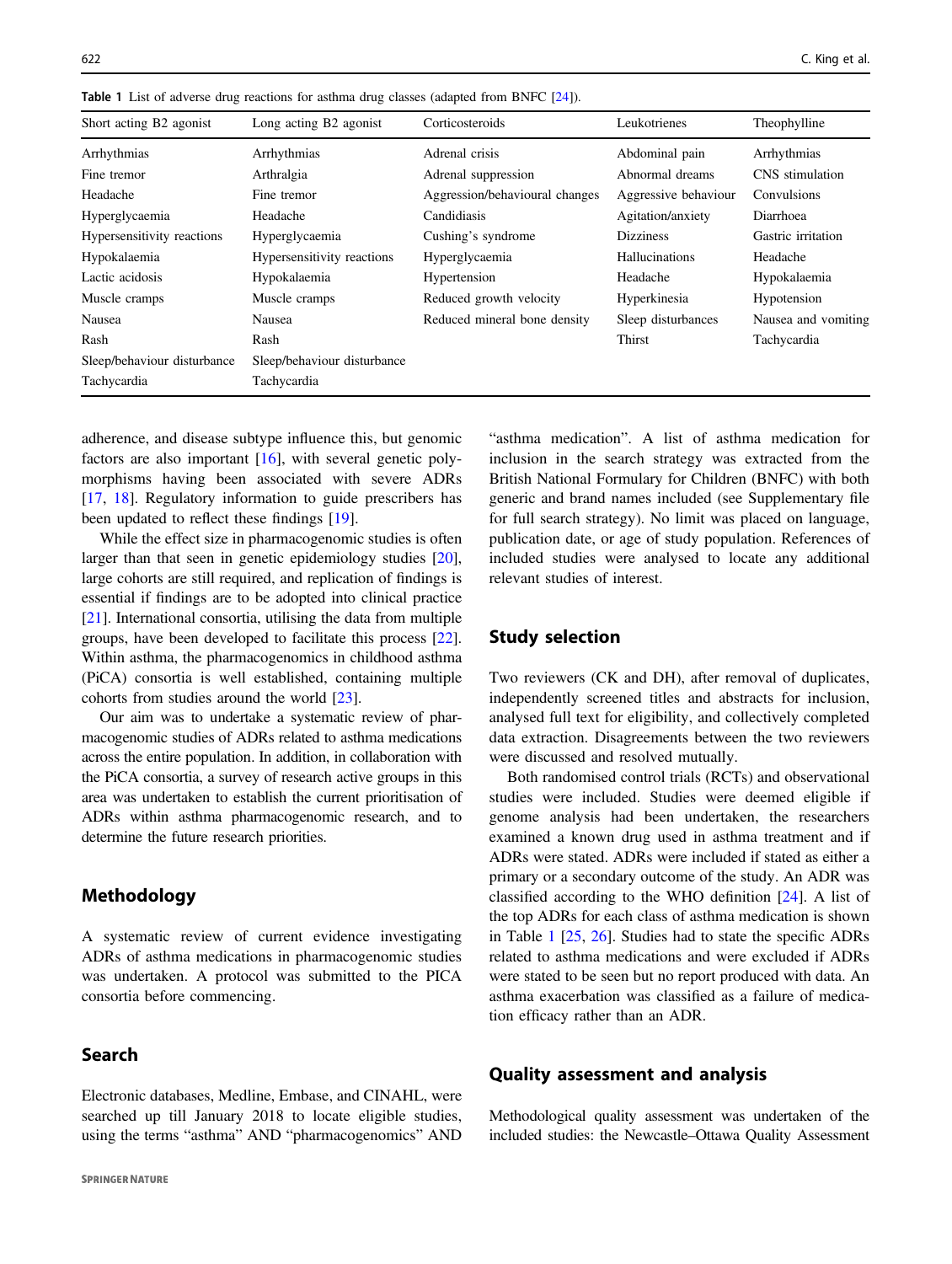

Fig. 1 Prisma flowchart showing screening and inclusion of studies.

Scale [\[27\]](#page-6-0) was used for cohort and case–control studies, and the Cochrane Risk of Bias tool for RCTs [[28\]](#page-6-0).

Results were extrapolated into a pre-determined data table, and a qualitative analysis then conducted on the extracted data, with each asthma medication then individually reported.

#### PiCA survey

An online survey was undertaken of PiCA consortia members to establish if this review had identified all possible pharmacogenomic studies analysing ADRs and asthma. In addition, the survey collated responses regarding the importance of capturing ADRs in future studies, and which ADRs' members felt should be investigated in the future.

### Results

There were 1409 results after removal of duplicates generated from the search strategy, but of these, only five were eligible for inclusion [[29](#page-6-0)–[31](#page-6-0)]. From the survey sent, two additional studies were discovered [[32](#page-6-0), [33\]](#page-6-0) (Fig. 1). Adverse events such as decreased efficacy or increased asthma exacerbations were reported in some papers, but as pre-specified, these were not included. Within the eligible studies, a three reported on ADR's as an end point of their studies.

In the included studies, four were RCTs [[29,](#page-6-0) [30](#page-6-0), [32](#page-6-0), [33\]](#page-6-0), and one was a cohort study [[31\]](#page-6-0). All included studies had a low risk of bias (see Supplementary file). Two of the studies were undertaken in the United Kingdom with the other three having been carried out in the USA. The overall sample size of the studies was 1457 participants, with the largest proportion of participants being from a paediatric population. The characteristics of the included studies are shown in Table [2.](#page-3-0)

One study examined ADRs with inhaled short acting beta-2 agonists (SABA) [\[29](#page-6-0)], one analysed long acting beta-2 agonists (LABA)  $[30]$  $[30]$ , three studies examined the use of corticosteroids [\[31](#page-6-0)–[33](#page-6-0)], while no studies have examined ADRs occurring with either leukotriene receptor antagonists (LTA) or theophylline. For the SABA and LABA studies, a candidate gene approach was applied [\[29](#page-6-0), [30](#page-6-0)], whereas in the three corticosteroid studies, genome-wide association studies (GWAS) were used [\[31](#page-6-0)–[33](#page-6-0)].

When analysing the genes identified in the studies, the candidate gene studies examined the SNP rs1042713, on the beta-2 adrenergic receptor gene (ADRB2). In contrast, the platelet derived growth gene (PDGFD), the rap guanine nucleotide exchange factor 5 gene (RAPGEF5), the tubulin folding cofactor D (*TBCD*), and the tubulin gamma 1 gene (TUBG1) were all identified through GWAS. The ADR's associated with each SNP, and presence or absence of replication datasets, is shown in Table [3.](#page-3-0)

Regarding the ADR's in SABAs, one study [[29\]](#page-6-0), examining 78 adults found that if participants had the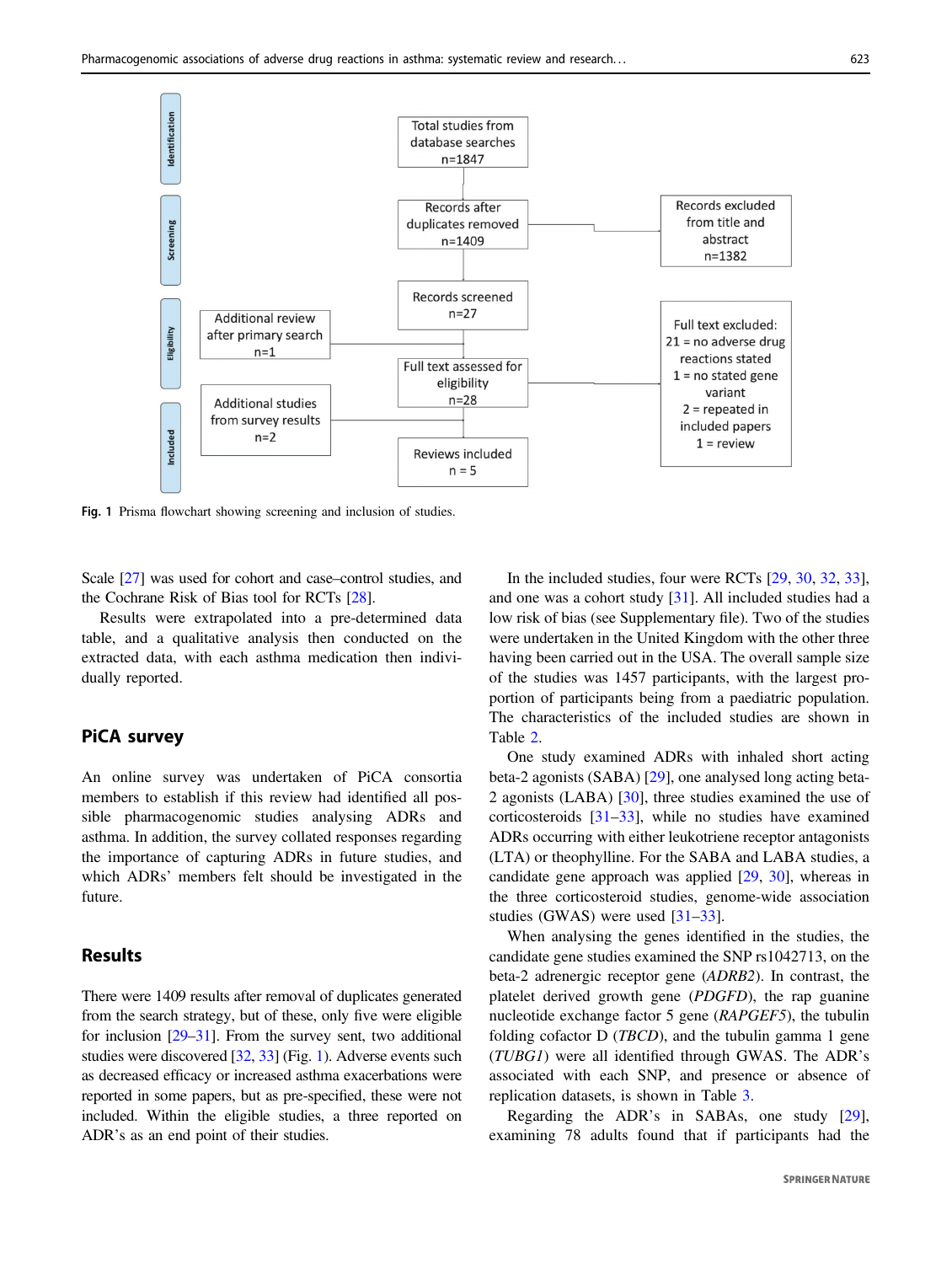<span id="page-3-0"></span>

|                                                              | Table 2 Characteristics of included studies |                                                                     |                            |                                                           |                                                                                                                                  |                                                     |                                                                                                                                                                                        |
|--------------------------------------------------------------|---------------------------------------------|---------------------------------------------------------------------|----------------------------|-----------------------------------------------------------|----------------------------------------------------------------------------------------------------------------------------------|-----------------------------------------------------|----------------------------------------------------------------------------------------------------------------------------------------------------------------------------------------|
| Study                                                        | Drug                                        | Asthma severity                                                     |                            | Study design and number of Method of gene<br>participants | identification                                                                                                                   | Ethnicity (number recruited)                        | Age range recruited<br>years (mean)                                                                                                                                                    |
| Israel 2004 [29]                                             | Inhaled SABA                                | Mild asthma                                                         |                            | RCT, 78                                                   | Candidate gene                                                                                                                   | Hispanic (6), Other (11)<br>White (56), Black (15), | $18-55$ years                                                                                                                                                                          |
| Tan 1997 [30]                                                | Inhaled LABA                                | Moderately severe asthma                                            |                            | RCT, 22                                                   | Candidate gene                                                                                                                   | Not stated                                          | No mean age given                                                                                                                                                                      |
| Park 2015 [32]                                               | Oral corticosteroids                        | Mild to moderate asthma                                             |                            | RCT, 489                                                  | GWAS                                                                                                                             | Caucasian                                           | 5-12 years                                                                                                                                                                             |
| Park 2017 [33]                                               | Oral corticosteroids                        | Mild to moderate asthma                                             |                            | RCT, 461                                                  | GWAS                                                                                                                             | Caucasian                                           | 5-12 years                                                                                                                                                                             |
| Hawcutt 2018<br>[31]                                         | corticosteroids<br>Inhaled $\pm$ oral       | All severities                                                      |                            | Cohort study, 407                                         | GWAS                                                                                                                             | Caucasian                                           | $5 - 18(11.6)$                                                                                                                                                                         |
|                                                              |                                             |                                                                     |                            |                                                           |                                                                                                                                  |                                                     |                                                                                                                                                                                        |
|                                                              |                                             | RCT randomised controlled trial, GWAS genome wide association study |                            |                                                           |                                                                                                                                  |                                                     |                                                                                                                                                                                        |
|                                                              |                                             |                                                                     |                            |                                                           |                                                                                                                                  |                                                     |                                                                                                                                                                                        |
|                                                              |                                             |                                                                     |                            |                                                           |                                                                                                                                  |                                                     |                                                                                                                                                                                        |
|                                                              |                                             | Table 3 Adverse drug reaction for each SNP in included studies.     |                            |                                                           |                                                                                                                                  |                                                     |                                                                                                                                                                                        |
| Drug                                                         |                                             | Adverse drug reaction                                               | Associated SNP<br>and gene | Effect of SNP in discovery cohort                         |                                                                                                                                  | Replication cohort (Y/N) and effect(s) $(p$ value)  |                                                                                                                                                                                        |
| Inhaled albuterol [29]                                       |                                             | Decrease in PEFR                                                    | rs1042713<br>ADBR2         |                                                           | 23 L/min improvement of PEFR on discontinuation of<br>Albuterol in Arg16/Arg16 group $(p = 0.0162)$                              | z                                                   |                                                                                                                                                                                        |
| Inhaled formoterol [30]                                      |                                             | Desensitisation to bronchodilator<br>effects                        | rs1042713<br>ADBR2         |                                                           | Homozygous Gly16/Gly16 patients exhibited greater<br>desensitisation, measured using FEV <sub>1</sub> , and FEF <sub>25-75</sub> | z                                                   |                                                                                                                                                                                        |
| Oral prednisone [32]                                         |                                             | Decreased bone mineral accretion                                    | rs9896933<br>TBCD          | $^{-8}$ in GWAS)                                          | Decreased bone mineral accretion ( $p$ value = 3.15 x 10                                                                         | Z                                                   |                                                                                                                                                                                        |
| Oral prednisone [32]                                         |                                             | Decreased bone mineral accretion                                    | rs2074439<br><b>TUBG1</b>  | $-4$ in GWAS)                                             | Decreased bone mineral accretion (p value = $2.74 \times 10$ )                                                                   | Z                                                   |                                                                                                                                                                                        |
| Oral prednisone [33]                                         |                                             | Decrease in BMD-z score                                             | rs6461639<br>RAPGEFS       | significance                                              | One of top 100 SNPs but did not achieve genome wide                                                                              | ALL cohort $(p = 0.016)$                            | Y. Statistically significant decrease BMD-z score in paediatric                                                                                                                        |
| Inhaled corticosteroids ± additional<br>corticosteroids [31] |                                             | Adrenal suppression (peak cortisol<br>$<$ 350 nmol $L$ )            | rs591118,<br>PDGFD         | $C13.15 - 16.99$                                          | Increased risk of adrenal suppression (OR 7.32, 95%                                                                              | achieved genome wide significance                   | Increased risk of adrenal suppression in paediatric asthma<br>cohort (OR 3.86, 95% CI 1.19-12.50) and adult COPD cohort<br>(OR 2.41, 95% CI 1.10-5.28). Meta-analysis of all 3 cohorts |

ALL acute lymphoblastic leukaemia, FEV<sub>1</sub> forced expiratory volume in 1 s, FEF<sub>25-75</sub> forced expiratory flow at 25-75% of pulmonary volume, PEFR peak expiratory flow rate, BMD bone mineral<br>density, GWAS genome-wide associa ALL acute lymphoblastic leukaemia, FEV<sub>1</sub> forced expiratory volume in 1 s, FEF<sub>35–75</sub> forced expiratory flow at 25–75% of pulmonary volume, PEFR peak expiratory flow rate, BMD bone mineral density, GWAS genome-wide association study, COPD chronic obstructive pulmonary disease, SNP single-nucleotide polymorphism, CI confidence interval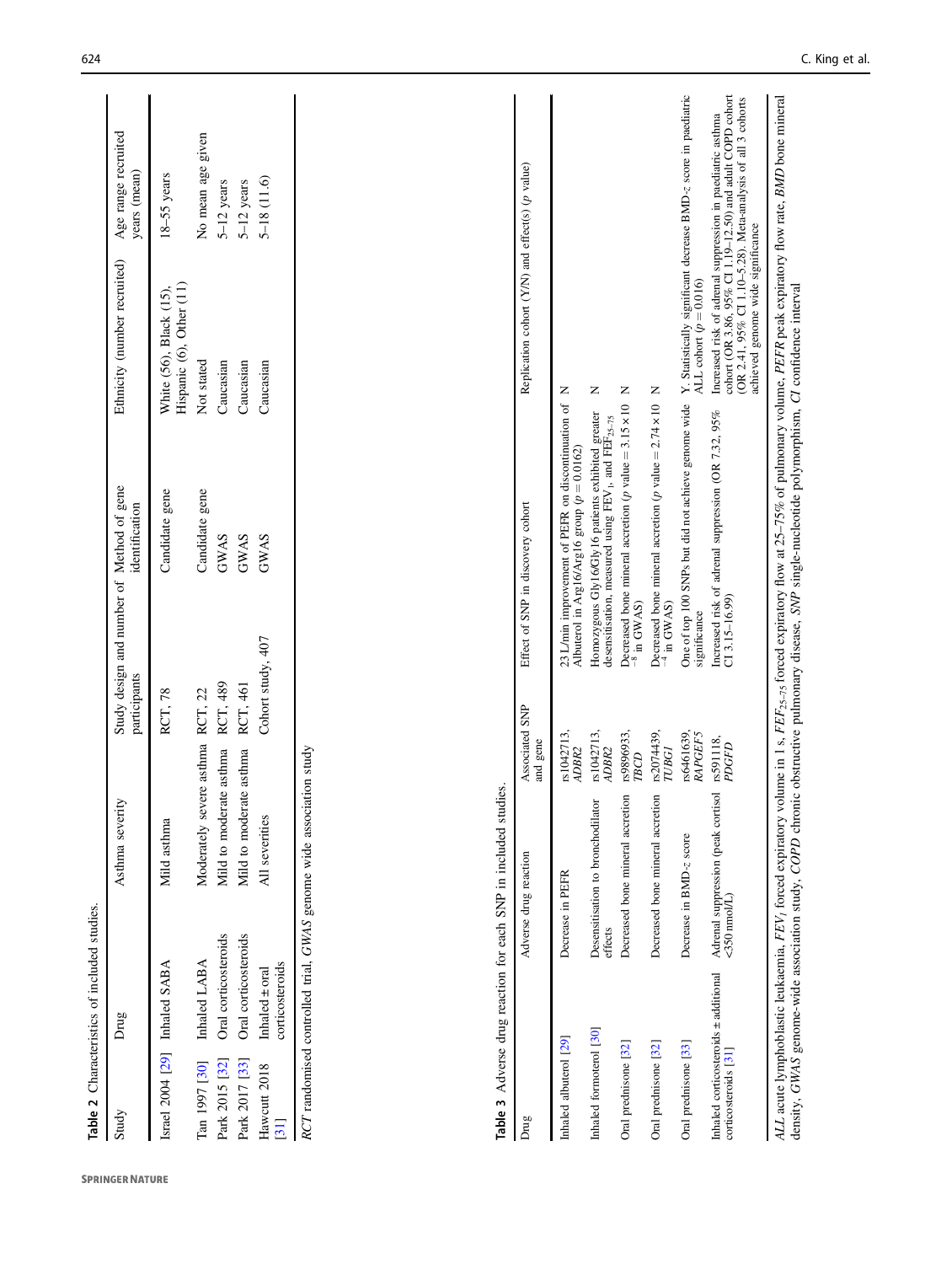Pharmacogenomic associations of adverse drug reactions in asthma: systematic review and research. . . 625

Table 4 ADR's from survey and number of people who prioritised each.

| Beta-2 agonists                     | Corticosteroids                      | Leukotriene receptor<br>antagonists  | Theophylline                        |
|-------------------------------------|--------------------------------------|--------------------------------------|-------------------------------------|
| Tachycardia (14)                    | Adrenal suppression<br>crisis $(11)$ | Sleep/behaviour<br>disturbances (12) | Nausea and<br>vomiting (9)          |
| Arrhythmias (9)                     | Reduced growth (11)                  | Headache (7)                         | Arrhythmias (7)                     |
| Fine Tremor (8)                     | Candidiasis (4)                      | Nausea and vomiting (5)              | Headache (5)                        |
| Hypokalaemia (6)                    | Hyperglycaemia (4)                   | Tachycardia (3)                      | Tachycardia (4)                     |
| Tachypnoea (4)                      | Sleep/behaviour<br>disturbances (3)  | Hypersensitivity<br>reactions $(2)$  | Sleep/behaviour<br>disturbances (3) |
| Lactic acidosis (3)                 | Bone complications (3)               | Rash $(2)$                           | Hypokalaemia (2)                    |
| Nausea and<br>vomiting $(3)$        | Fine tremor $(2)$                    | Fine tremor $(1)$                    | Tachypnoea (2)                      |
| Headache (2)                        | Headache (2)                         | Abdominal pain (1)                   | Fine tremor $(2)$                   |
| Asthma<br>exacerbation (2)          | Nausea and<br>vomiting $(2)$         | Hypokalaemia (1)                     | Lactic acidosis $(1)$               |
| Hyperglycaemia (2)                  | Rash $(1)$                           | Lactic acidosis $(1)$                | Hyperglycaemia (1)                  |
| Sleep/behaviour<br>disturbances (1) | Asthma<br>exacerbation (1)           | Candidiasis (1)                      | Rash $(1)$                          |
| Tachyphylaxis (1)                   |                                      | Dizziness $(1)$                      | $CNS$ problems $(1)$                |
|                                     |                                      | Agitation/anxiety (1)                |                                     |
|                                     |                                      | Infection/<br>immunosuppression (1)  |                                     |
|                                     |                                      | Asthma exacerbation (1)              |                                     |

homozygous Arg16/Arg16 allele then the performance was lower when on albuterol compared with the placebo, with the peak expiratory flow rate being 23 L/min better when albuterol was stopped. However, when this was replaced with ipratropium bromide, an anti-muscarinic, this group of participants had higher peak flow rates than when on albuterol or placebo.

For LABAs, one study [\[30\]](#page-6-0) that had examined 22 adult participants found that participants with the homozygous Gly16/Gly16 genotypes had maximum  $FEV<sub>1</sub>$ , maximum  $FEF_{25-75}$ , 6 h  $FEV_1$ , and 6 h  $FEF_{25-75}$  values lower compared with the Arg16/Arg16 genotype when given formoterol.

With inhaled corticosteroids, one study [\[31](#page-6-0)], examining 407 children from the PASS (Pharmacogenetics of Adrenal Suppression with Inhaled Steroids) study aged 5–18 years found that the SNP rs591118, located in the vicinity of the PDGFD gene, was associated with a higher risk of adrenal suppression (odds ratio in the paediatric asthma replication cohort 3.86, 95% CI 1.19–12.50).

For oral corticosteroids, two studies [\[32](#page-6-0), [33](#page-6-0)] examined children aged 5–12 years, from the CAMP (Childhood Asthma Management Program) trial, and the effect of prednisone on bone mineral density (BMD)  $z$  scores and bone mineral accretion (BMA). For decreases in BMD-z scores one SNP was identified, rs6461639, and in the acute lymphoblastic leukaemia (ALL) replication cohort it was significant (*p* value = 0.016) [\[33](#page-6-0)]. With the other study [\[32](#page-6-0)],

two associated SNPs were found to worsen BMA with increased prednisone dosage, rs989633 and rs207439.

Internal replication was undertaken in two of the studies, both that examined corticosteroids [\[31](#page-6-0), [33](#page-6-0)]. However, additional publications attempting external replication of these polymorphisms have not been identified.

#### Survey results

There were 20 PiCA members who participated in the survey, representing 15 institutes from the consortia in 67% of participating countries. Ninety five percent identified ADRs as an area that should be captured in pharmacogenomic studies, and 80% of respondents agreed that only a small percentage of studies currently assessed this area. The survey respondents undertook a prioritisation exercise to establish the ADRs for each asthma medication they believe should be subject to further pharmacogenomics research. The results of this prioritisation exercise are shown in Table 4 (ranked in order of highest priority to lowest). The most important ADRs by consensus for each drug class varied; for beta-2 agonists (SABA or LABA) it was tachycardia, for corticosteroids it was both adrenal suppression/crisis and reduced growth, for LTAs it was sleep/ behaviour disturbances, and for theophylline it was nausea and vomiting. Not all participants completed the survey for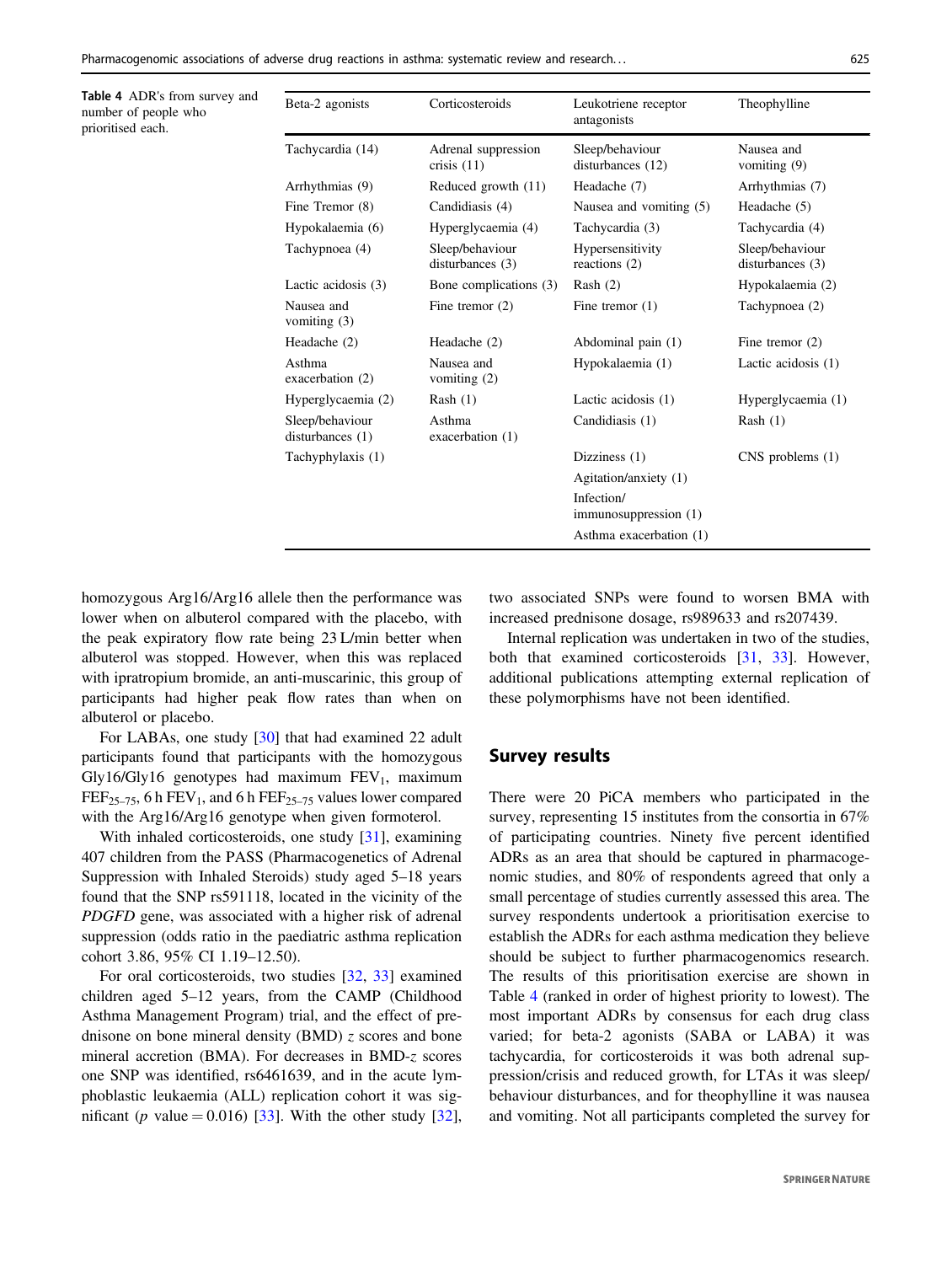<span id="page-5-0"></span>ADRs of each drug. For theophylline, 39% reported that the drug was no longer used in current treatment steps.

# **Discussion**

This is the first systematic review that considers the harms of anti-asthma medications and their relationship to an individual's genetic variability. This systematic review has identified six different ADRs that have pharmacogenomic associations, but these are a small subset of the overall pharmacogenomic research in asthma. In addition, there is a lack of replication cohorts within the current evidence with only two studies including internal replication cohorts in their research. In both studies, these replication cohorts successfully demonstrated the associations with individual polymorphisms identified in the discovery cohort.

The survey of PiCA consortia members supported future pharmacogenomic research into ADRs in asthma, and prioritised ADRs for each anti-asthma medication class. For most of the prioritised ADRs, we have not been able to identify any published pharmacogenomic data. In addition, we note that while ADRs associated SABA/LABA medications were not the ones prioritised in the survey. However, for corticosteroids the ADRs identified in publications did correlate well with the ADRs prioritised in the survey. Asthma is a disease that is particularly suitable for personalisation of therapy to either select efficacious medicines or avoid harms, as there are several possible medications, and so alternate drug selections are possible.

A minority of participants in the survey commented about whether frequency of asthma exacerbations is an ADR for beta-2 agonists, corticosteroids, and LTA's. They are included in the results of the survey. The protocol for the systematic review excluded these a priori as they were considered a failure of treatment, not a worsening of disease. However, we note the core outcome set for childhood asthma does include risk of hospitalisation secondary to asthma exacerbations. Reviewing the literature, asthma exacerbations have been defined as adverse events rather than ADRs in previous pharmacogenomic studies [\[6](#page-6-0), [34](#page-6-0), [35](#page-6-0)]. A study, examining children with asthma who were on ICS plus LABA identified an increase of asthma exacerbations of 52% in those homozygous for the Arg16/ Arg16 allele of ADRB2 [[34\]](#page-6-0). However, it needs to be determined if asthma exacerbations should be classified as an ADR in future studies or is to do with efficacy instead. Desensitisation to these medications may also occur. This was considered for the included studies examining lung function, but they were included as either the lung function was worse than placebo [\[29](#page-6-0)] or there was no placebo to compare against [[30\]](#page-6-0).

A limitation of this study is that, as for any systematic review, the quality of the data produced is dependent on the quality of existing publications, and there were a paucity of eligible papers covering a range of drugs and ADRs. These studies all had relatively small sample sizes, and the diversity of ADRs identified precluded meta-analysis. However, the identification and prioritisation of ADRs by members of the PiCA consortia is a positive indicator that future pharmacogenomic studies may include more ADRs as well as markers of efficacy.

# Conclusion

There are few pharmacogenomic studies of ADRs in asthma that have been undertaken. None of the studies that have been undertaken have been externally replicated, although one has only just been published. Future pharmacogenomic studies in asthma should collect relevant ADR data as well as markers of efficacy. Drug specific ADR priorities have been established to guide researchers.

Acknowledgements We would like to thank the NIHR Collaboration for Leadership in Applied Health Research and Care North West Coast (CLAHRC) for funding Amanda McKenna's internship, and Charlotte Kings MPhil, and the members of the PiCA consortia for their help in completing the survey. U. Potočnik, K. Repnik and V. Berce were supported by SysPharmPedia grant, co-financed by Ministry of Education, Science and Sport of the Republic of Slovenia

#### Compliance with ethical standards

Conflict of interest The authors declare that they have no conflict of interest.

Publisher's note Springer Nature remains neutral with regard to jurisdictional claims in published maps and institutional affiliations.

Open Access This article is licensed under a Creative Commons Attribution 4.0 International License, which permits use, sharing, adaptation, distribution and reproduction in any medium or format, as long as you give appropriate credit to the original author(s) and the source, provide a link to the Creative Commons license, and indicate if changes were made. The images or other third party material in this article are included in the article's Creative Commons license, unless indicated otherwise in a credit line to the material. If material is not included in the article's Creative Commons license and your intended use is not permitted by statutory regulation or exceeds the permitted use, you will need to obtain permission directly from the copyright holder. To view a copy of this license, visit [http://creativecommons.](http://creativecommons.org/licenses/by/4.0/) [org/licenses/by/4.0/](http://creativecommons.org/licenses/by/4.0/).

# References

1. Deen JL, Vos T, Huttly SR, Tulloch J. Injuries and noncommunicable diseases: emerging health problems of children in developing countries. Bull World Health Organ. 1999;77:518–24.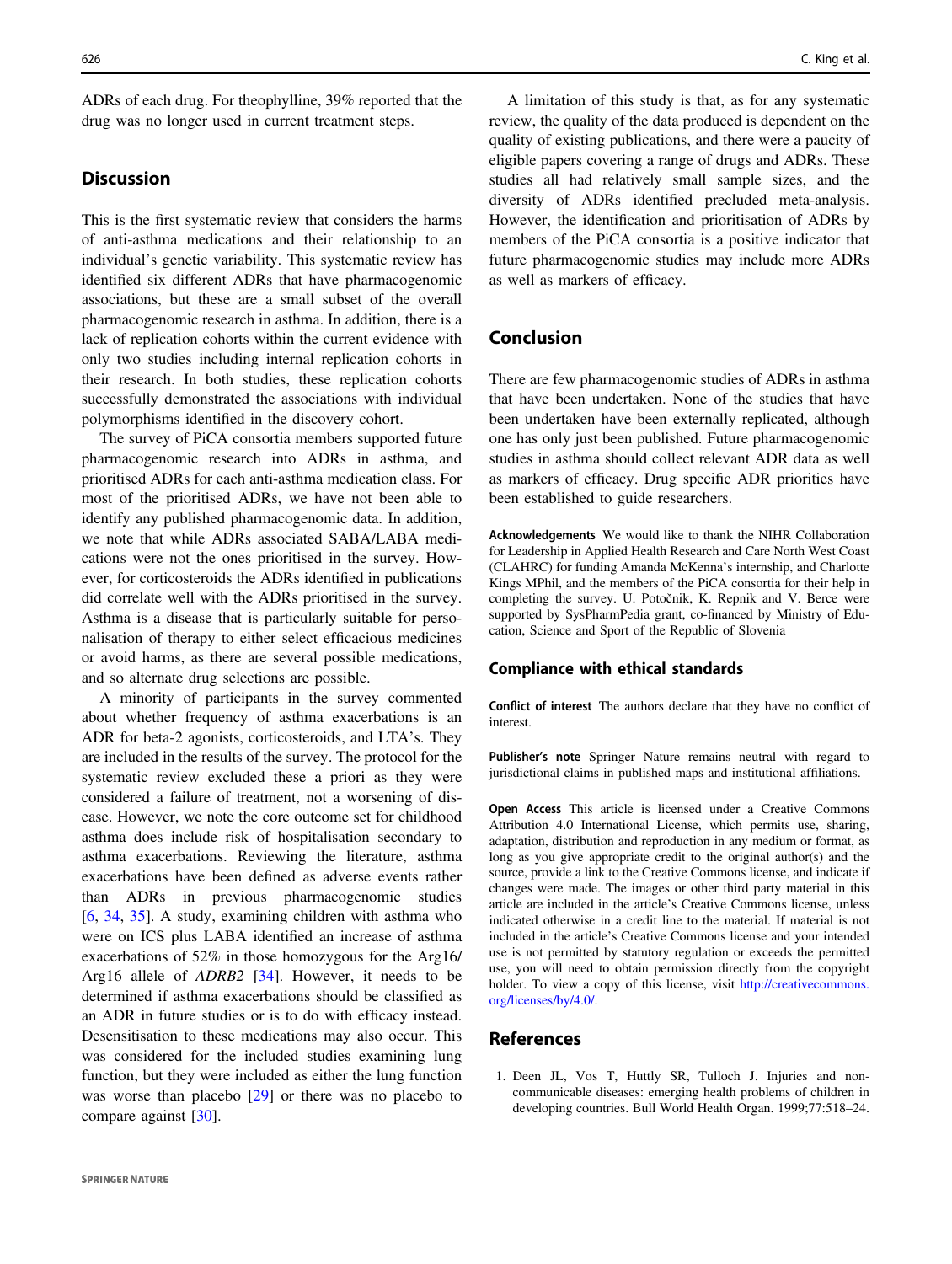- <span id="page-6-0"></span>3. World Health Organization. Asthma fact sheet no. 307. 2013. <http://www.whoint/topics/asthma/es> 2016.
- 4. Society BT. British guideline on the management of asthma. Thorax. 2014;69:i1–i192.
- 5. Reddel HK, Bateman ED, Becker A, Boulet L-P, Cruz AA, Drazen JM, et al. A summary of the new GINA strategy: a roadmap to asthma control. Eur Respiratory J. 2015;46:622–39.
- 6. Basu K, Palmer CN, Tavendale R, Lipworth BJ, Mukhopadhyay S. Adrenergic beta(2)-receptor genotype predisposes to exacerbations in steroid-treated asthmatic patients taking frequent albuterol or salmeterol. J Allergy Clin Immunol. 2009;124:1188–1194.e1183.
- 7. Palmer CN, Lipworth BJ, Lee S, Ismail T, Macgregor DF, Mukhopadhyay S. Arginine-16 beta2 adrenoceptor genotype predisposes to exacerbations in young asthmatics taking regular salmeterol. Thorax. 2006;61:940–4.
- 8. Zuurhout MJ, Vijverberg SJ, Raaijmakers JA, Koenderman L, Postma DS, Koppelman GH, et al. Arg16 ADRB2 genotype increases the risk of asthma exacerbation in children with a reported use of long-acting beta2-agonists: results of the PAC-MAN cohort. Pharmacogenomics. 2013;14:1965–71.
- 9. Farzan N, Vijverberg SJ, Kabesch M, Sterk PJ, Maitland‐van der Zee AH. The use of pharmacogenomics, epigenomics, and transcriptomics to improve childhood asthma management: where do we stand? Pediatr Pulmonol. 2018;53:836–45.
- 10. Davies EC. Adverse drug reactions in hospital in-patients: a prospective analysis of 3695 patient-episodes. PLoS One. 2009;4: e4439.
- 11. Pirmohamed M, James S, Meakin S, Green C, Scott AK, Walley TJ, et al. Adverse drug reactions as cause of admission to hospital: prospective analysis of 18 820 patients. BMJ. 2004;329:15–19.
- 12. Gallagher RM, Mason JR, Bird KA, Kirkham JJ, Peak M, Williamson PR, et al. Adverse drug reactions causing admission to a paediatric hospital. PLoS One. 2012;7:e50127.
- 13. Thiesen S, Conroy EJ, Bellis JR, Bracken LE, Mannix HL, Bird KA, et al. Incidence, characteristics and risk factors of adverse drug reactions in hospitalized children—a prospective observational cohort study of 6,601 admissions. BMC Med. 2013;11:237.
- 14. Masoli M, Fabian D, Holt S, Beasley R. The global burden of asthma: executive summary of the GINA Dissemination Committee report. Allergy. 2004;59:469–78.
- 15. Gergen PJ. Understanding the economic burden of asthma. J Allergy Clin Immunol. 2001;107:S445–448.
- 16. Wei C-Y, Michael Lee M-T, Chen Y-T. Pharmacogenomics of adverse drug reactions: implementing personalized medicine. Hum Mol Genet. 2012;21:R58–R65.
- 17. Chung WH, Hung SI, Hong HS, Hsih MS, Yang LC, Ho HC, et al. Medical genetics: a marker for Stevens-Johnson syndrome. Nature. 2004;428:486.
- 18. Nguyen CM, Mendes MA, Ma JD. Thiopurine methyltransferase (TPMT) genotyping to predict myelosuppression risk. PLoS Curr. 2011;3:RRN1236.
- 19. Ferrell PB, McLeod HL. Carbamazepine, HLA-B\* 1502 and risk of Stevens–Johnson syndrome and toxic epidermal necrolysis: US FDA recommendations. Pharmacogenomics. 2008;9:1543–6.
- 20. Maranville JC, Cox NJ. Pharmacogenomic variants have larger effect sizes than genetic variants associated with other dichotomous complex traits. Pharmacogenom J. 2016;16:388.
- 21. Chanock SJ, Manolio T, Boehnke M, Boerwinkle E, Hunter DJ, Thomas G, et al. Replicating genotype–phenotype associations. Nature. 2007;447:655.
- 22. Motsinger-Reif AA, Jorgenson E, Relling MV, Kroetz DL, Weinshilboum R, Cox NJ, et al. Genome-wide association studies in pharmacogenomics: successes and lessons. Pharmacogenet Genom. 2013;23:383.
- 23. Farzan N, Vijverberg SJ, Andiappan AK, Arianto L, Berce V, Blanca-López N, et al. Rationale and design of the multiethnic Pharmacogenomics in Childhood Asthma consortium. Pharmacogenomics. 2017;18:931–43.
- 24. World Health Organization. International drug monitoring: the role of national centres, report of a WHO meeting [held in Geneva from 20 to 25 September 1971]. World Health Organization; 1972.
- 25. Leung JS, Johnson DW, Sperou AJ, Crotts J, Saude E, Hartling L, et al. A systematic review of adverse drug events associated with administration of common asthma medications in children. PLoS One. 2017;12:e0182738.
- 26. Paediatric Formulary Committee. BNF for Children (online). BMJ Group, Pharmaceutical Press and RCPCH publications: London; 2017. p Asthma.
- 27. Wells G, Shea B, O'Connell D, Peterson J, Welch V, Losos M, et al. Newcastle-Ottawa quality assessment scale cohort studies. 2014. [http://www.ohri.ca/programs/clinical\\_epidemiology/](http://www.ohri.ca/programs/clinical_epidemiology/oxford.asp) [oxford.asp.](http://www.ohri.ca/programs/clinical_epidemiology/oxford.asp)
- 28. Higgins JP, Altman DG, Gøtzsche PC, Jüni P, Moher D, Oxman AD, et al. The Cochrane Collaboration's tool for assessing risk of bias in randomised trials. Bmj. 2011;343:d5928.
- 29. Israel E, Chinchilli VM, Ford JG, Boushey HA, Cherniack R, Craig TJ, et al. Use of regularly scheduled albuterol treatment in asthma: genotype-stratified, randomised, placebo-controlled crossover trial. Lancet. 2004;364:1505–12.
- 30. Tan S, Hall IP, Dewar J, Dow E, Lipworth B. Association between beta 2-adrenoceptor polymorphism and susceptibility to bronchodilator desensitisation in moderately severe stable asthmatics. Lancet. 1997;350:995–9.
- 31. Hawcutt DB, Francis B, Carr DF, Jorgensen AL, Yin P, Wallin N, et al. Susceptibility to corticosteroid-induced adrenal suppression: a genome-wide association study. Lancet Respir Med. 2018;6:442–50.
- 32. Park HW, Ge B, Tse S, Grundberg E, Pastinen T, Kelly HW, et al. Genetic risk factors for decreased bone mineral accretion in children with asthma receiving multiple oral corticosteroid bursts. J Allergy Clin Immunol. 2015;136:1240–6.
- 33. Park HW, Tse S, Yang W, Kelly HW, Kaste SC, Pui CH, et al. A genetic factor associated with low final bone mineral density in children after a long-term glucocorticoids treatment. Pharmacogenom J. 2017;17:180–5.
- 34. Turner S, Francis B, Vijverberg S, Pino-Yanes M, Maitland-van der Zee AH, Basu K, et al. Childhood asthma exacerbations and the Arg16 β2-receptor polymorphism: a meta-analysis stratified by treatment. J Allergy Clin Immunol. 2016;138:107–113. e105.
- 35. Koster E, Maitland‐van der Zee AH, Tavendale R, Mukhopadhyay S, Vijverberg S, Raaijmakers J, et al. FCER2 T2206C variant associated with chronic symptoms and exacerbations in steroid‐treated asthmatic children. Allergy. 2011; 66:1546–52.